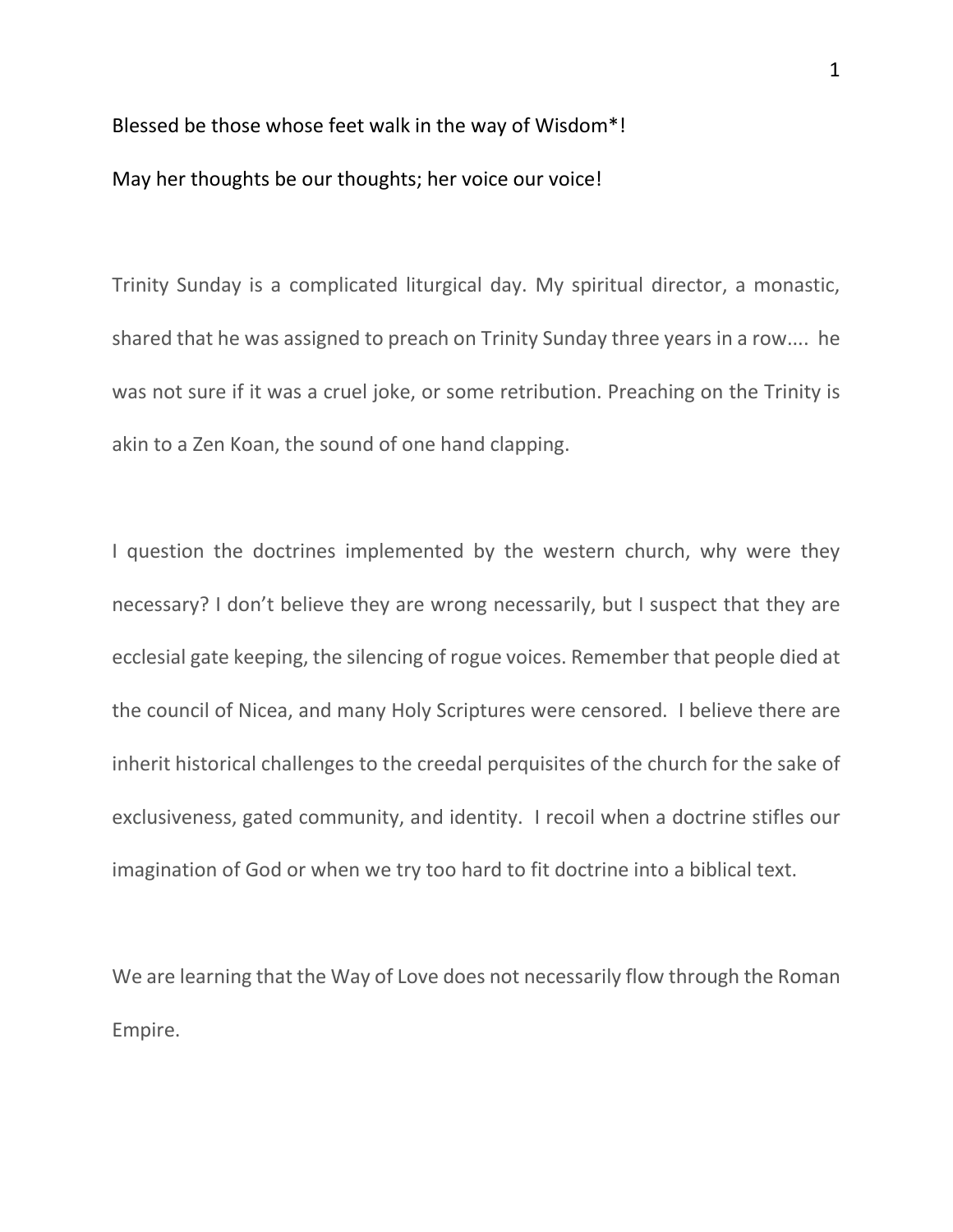We understand that Creator God is neither male nor female......yet most of our liturgical language reads otherwise. The male 'lord' is used nearly 7,000 times in scripture. Clearly, this has had historical social and psychological impact of giving men privilege over women when these texts are used. Consider that some of us whisper 'she has spoken through the prophets' as an example.

Further, as Heidi has preached, the introduction of the  $2^{nd}$  and  $3^{rd}$  person of the Trinity are not linear... using a baseball analogy, God is not the starting pitcher, Jesus the relief pitcher, and the Holy Spirit the closer.

I believe that The Creator reveals themselves to us through this trinitarian belief, Creator, Word and Spirit together from before the beginning of time. Or as a theologian friend of mine states, lover, beloved, and love.

## Proverbs

The LORD created me at the beginning of his work,

Ages ago I was set up,

at the first, before the beginning of the earth.

When there were no depths, I was brought forth,

Before the mountains had been shaped,

when he had not yet made earth and fields,

When he established the heavens, I was there,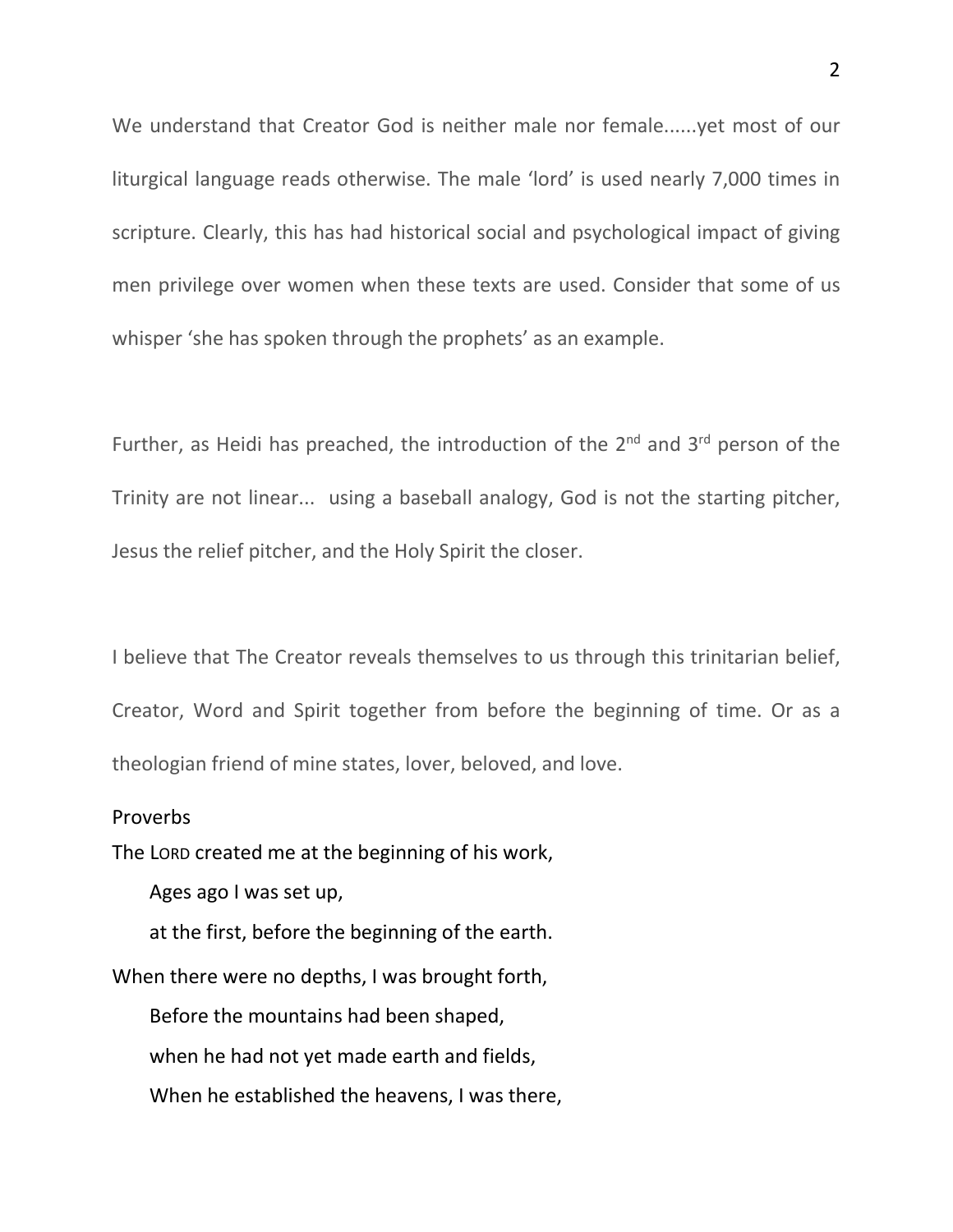when he marked out the foundations of the earth, then I was beside him, like a master worker;

and I was daily his delight

There is significant story and language in scriptures that nurture an understanding of God's cosmic character. This was the figure of Wisdom, chochmah in Hebrew, Sophia in Greek. Behind every line about the Word (logos in Greek) in John's prologue lies the story of Wisdom. to understand the meaning of the vital line "and the Word became flesh and dwelt among us," we need to know about holy Sophia.

Sophia is not a name that many, other than biblical scholars, recognize. They sense her presence even if unnamed. She's the Divine Feminine who has been a part of creation from before its very beginning. She's more significant and inclusive than any of the names people have called her over time. We might recognize Sophia as The Great Mother, the Provider, Gaia Earth. Our Matrix. Early people called her Cybele. Some Jews still call her Shekinah ; pre - Islamic Arabians called her Al - Lat. Abraham's mother and his wives baked her moon - cakes and climbed up mountains to visit her sacred groves .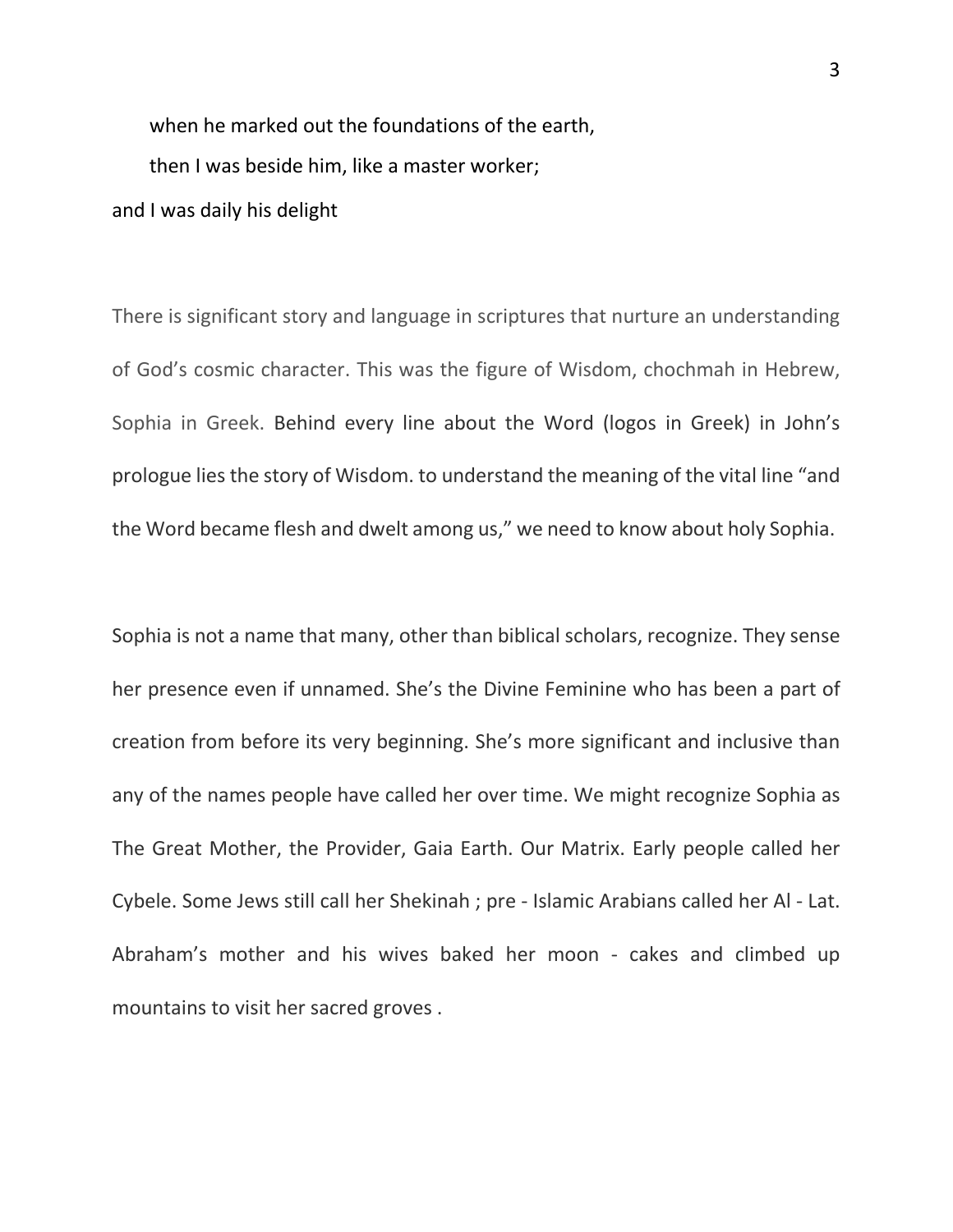Father - figure - gods dominated all the major religions around the world. As a result, the hierarchies of pyramids (man at the top followed by women, children, animals, plants, minerals) prop up the framework of our churches, families, workplaces, government, military, and education .

We might imagine that Our Mother seemed to have left us orphaned.

Sophia has reasons to be frustrated. For several centuries, Sophia has been repressed, banished, outlawed, and forbidden. Her name has been scrubbed off scriptural parchments and deleted from computer screens.

Cynthia Bourgeault, priest, author, and spiritual director writes in Wisdom Jesus that our western understanding of Jesus spread like a compass from the Holy Land in 360 degrees, like dropping a rock in the middle of a pond. Our path of course came directly to Rome, and forward to Europe. We understand that the Roman Church, Constantine and Empire, was focused on management and control.

We were not included in the compass distribution that went north, east, and south. She suggests that it is likely that the first stories of Jesus told in the British Isles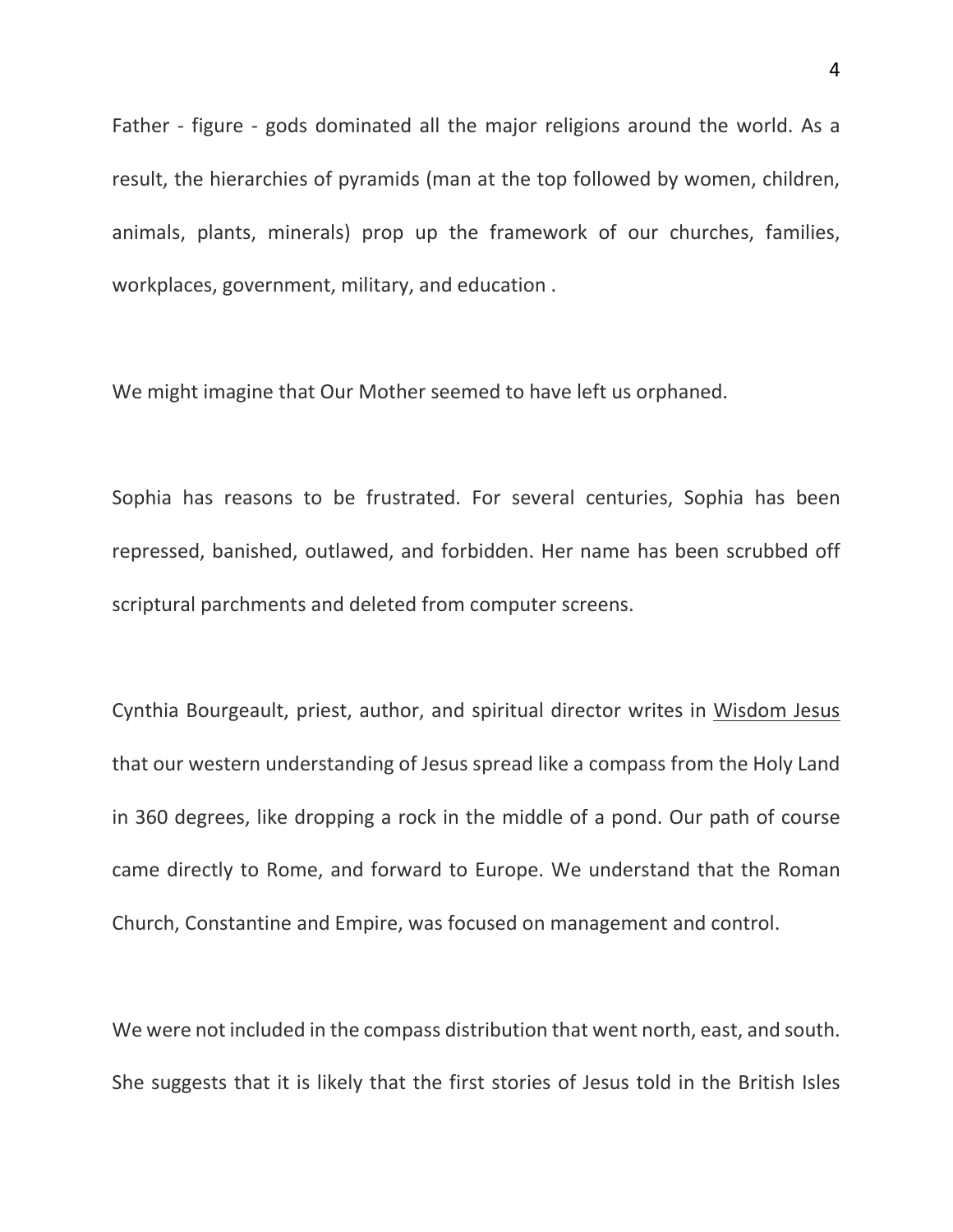came from Egypt and bypassed Rome. When we search we find influence from the Jesus story around the world, There is much we lost of the first centuries of the People of the Way from Persia, China, India, and Africa.

Cynthia and many other modern theologians and historians likewise engage the scriptures found in Egypt in a café at the end of WWII which included the Gospels of Thomas, Mary, Mary Magdalen, Peter which were not included in our canon codified at the Council of Nicaea. Thankfully these scrolls were hidden by desert fathers in clay pots in a cave, wary of the Church of the Roman Empire.

The Old Testament uses poetic figures picturing divine outreach into the world. God's spirit breathes the world into being, dwells in all things, quickens love into flame, inspires the prophets, and renews the face of the earth. God's word is powerfully creative. It blesses, commands, judges, promises, reveals, and saves; like the rain that makes things grow, it "will not return to me empty, but will accomplish my purpose and succeed in the thing for which I sent it" (Isa 55:11).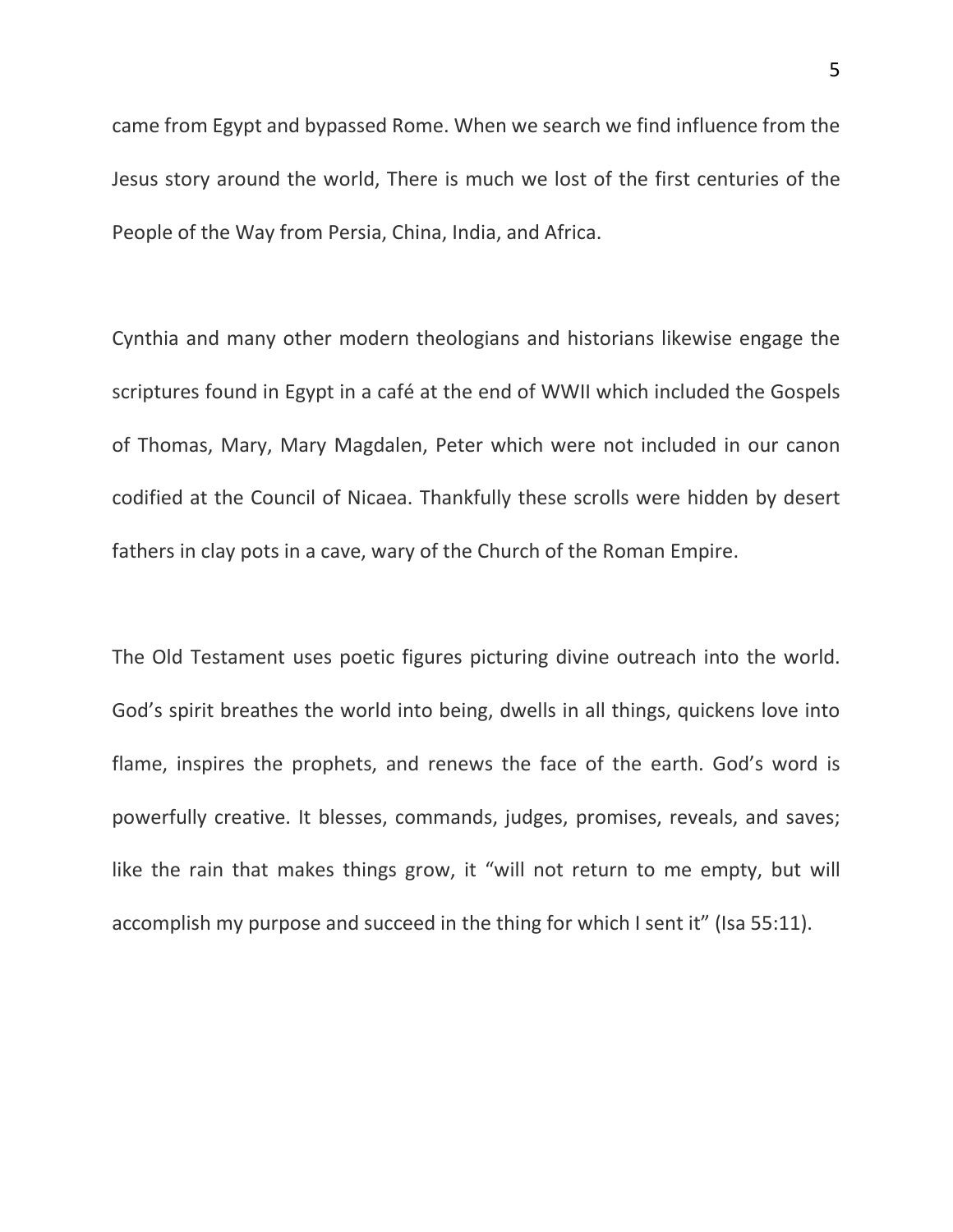Scripture reveals to us divine glory that shines in the fields and makes radiant the faces of the just; power that liberates; wings that shelter; angels and dreams that convey messages from heaven.

The most highly developed of these poetic symbols of divine immanence is the Jewish personification of Wisdom. Standing for divine outreach in creating and saving the world, she bears a more distinctive face and has a more developed character than either spirit or word. Rabbis prior to Jesus taught that holy Wisdom who moved throughout all creation as a pure emanation of the glory of God had come to earth and dwelt among the people of Israel in the specific form of Torah.

## WISDOM 9 Solomon

*I knew that there was no way I could possess Wisdom unless God gave her to me (and to know this was also a mark of intelligence!). So I came before the Lord and pleaded with him. I said with all my heart:*

*<sup>9</sup> You have Wisdom with you. She knows all your works. She was present with you when you were making the world. <sup>10</sup> Send her out to me from your holy heavens. Send her from your glorious throne so that she may labor with me here and that I*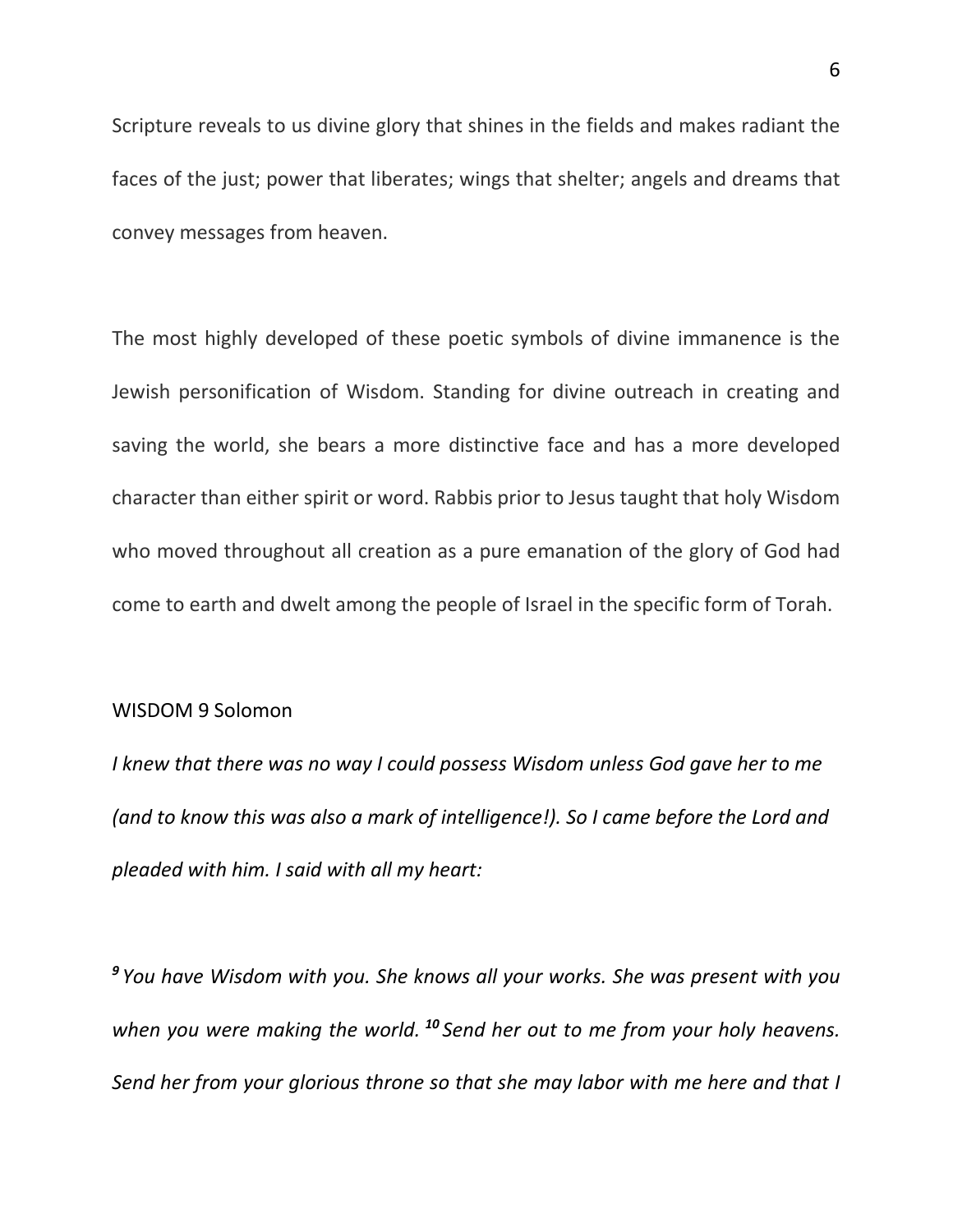*may learn what is pleasing to you. <sup>11</sup> She knows and understands everything. She'll guide me wisely in all that I do.* 

The identification of Jesus with Wisdom flowered in the later part of the first century. The hymns of Colossians (1:15–20) and Hebrews (1:2–3) and the gospel of John just about take it for granted.

We can embrace Jesus, the crucified prophet from Nazareth, in Wisdom's universal role creating, saving, and making holy the world. The Wisdom tradition is a significant way the early church embraced the belief that Jesus Christ is the embodiment of the Creator God's own personal outreach and saving presence to the world.

Lady Wisdom - Do you see her? She's stands at the front of our protests, testifying on Gun Violence, weeping with Rachel.

Lady Wisdom is sculpted of flesh that feels the warm breeze. Lady Wisdom doesn't stand at the doorway welcoming others - she has a voice. She calls out with invitation. Lady Wisdom sees, she watches, "I have insight" she says.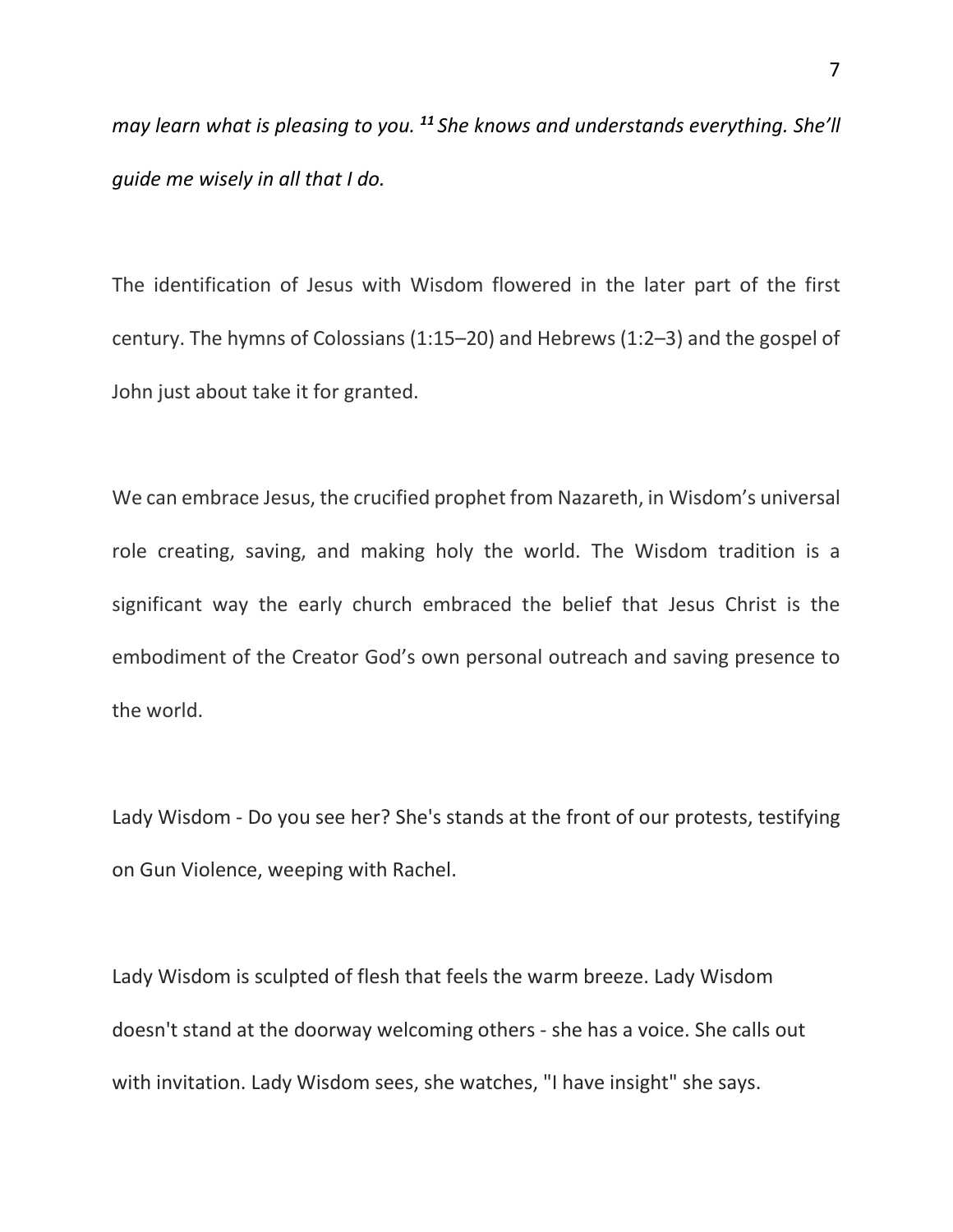Wisdom comes with scars. Wisdom comes from having lived through and in and with and despite. Wisdom goes deeper and forages for understanding.

Lady Wisdom sees the boundaries that separate us. She sees the young, the old, the sick, the well, the poor, the wealthy, the strong, the weak, the tired, the rested, the secure, the frightened.

Lady Wisdom is always available within our story.

We imagine her voice: You are my face. You are my hands. You are my heart. I stand ready and waiting to be of assistance.

When people "wake up" they then know that I have always been here. From the very beginning. When you are more ready to notice, then you sense me, feel me, for I am of experience. Mystical for many. I am the cushioning hen - like image Christ painted. The one who births and keeps on birthing. The one who creates and continues to create. I am continuously singing and dancing and playing. I am courage, justice, renewal, healing, comfort, rejoicing.